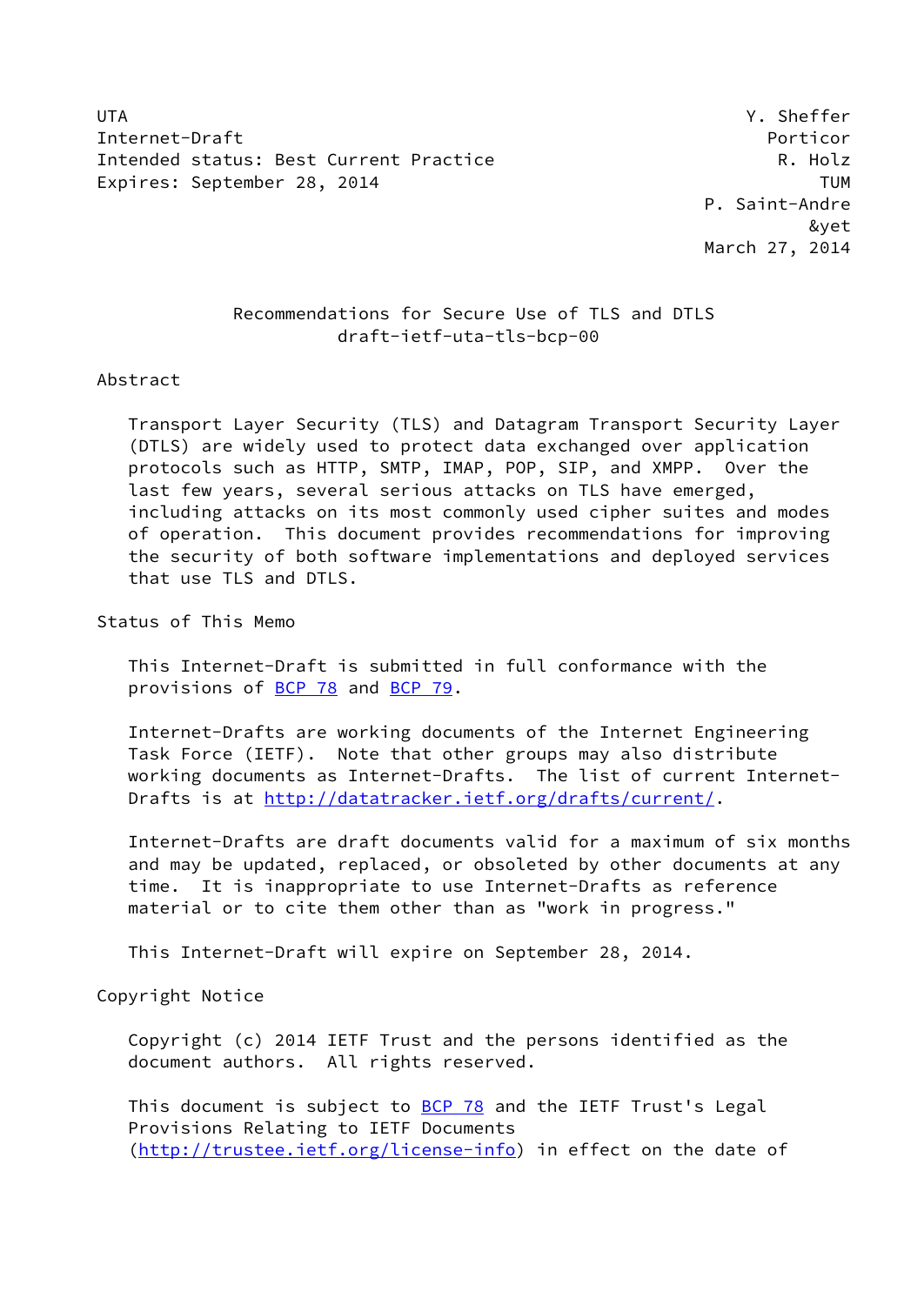<span id="page-1-1"></span>Internet-Draft TLS Recommendations March 2014

 publication of this document. Please review these documents carefully, as they describe your rights and restrictions with respect to this document. Code Components extracted from this document must include Simplified BSD License text as described in Section 4.e of the Trust Legal Provisions and are provided without warranty as described in the Simplified BSD License.

Table of Contents

| $\mathbf 1$ .    |                                               | $\overline{2}$   |
|------------------|-----------------------------------------------|------------------|
| 2.               | Conventions used in this document             | $\frac{3}{3}$    |
| 3.               |                                               |                  |
| 3.1.             |                                               | $\overline{3}$   |
| 3.2.             |                                               | $\overline{4}$   |
| 3.3.             |                                               | $\overline{4}$   |
| 3.4.             |                                               | $\underline{6}$  |
|                  |                                               | 6                |
| 3.6.             |                                               | $6 \overline{6}$ |
|                  |                                               | $\frac{6}{7}$    |
| 4.1.             | Cipher Suite Negotiation Details              |                  |
|                  | $\underline{4.2}$ . Alternative Cipher Suites | $\overline{1}$   |
| $\overline{5}$ . |                                               | 8                |
| 6.               |                                               | $\underline{8}$  |
|                  |                                               | $\underline{8}$  |
|                  |                                               | $\underline{8}$  |
| $\mathbf{I}$ .   |                                               | $\overline{9}$   |
| 8.               |                                               | $\overline{9}$   |
| 8.1.             | Normative References                          | 9                |
| 8.2.             | Informative References                        | 10               |
|                  | Appendix A. Appendix: Change Log              | 11               |
| <u>A.1</u> .     | $draff-ietf-tls-bcp-00$                       | 11               |
|                  | A.2. draft-sheffer-tls-bcp-02                 | 11               |
|                  | A.3. draft-sheffer-tls-bcp-01                 | 11               |
| A.4.             | $draff$ -sheffer-tls-bcp-00                   | 12               |
|                  |                                               | 12               |

### <span id="page-1-0"></span>[1](#page-1-0). Introduction

 Transport Layer Security (TLS) and Datagram Transport Security Layer (DTLS) are widely used to protect data exchanged over application protocols such as HTTP, SMTP, IMAP, POP, SIP, and XMPP. Over the last few years, several serious attacks on TLS have emerged, including attacks on its most commonly used cipher suites and modes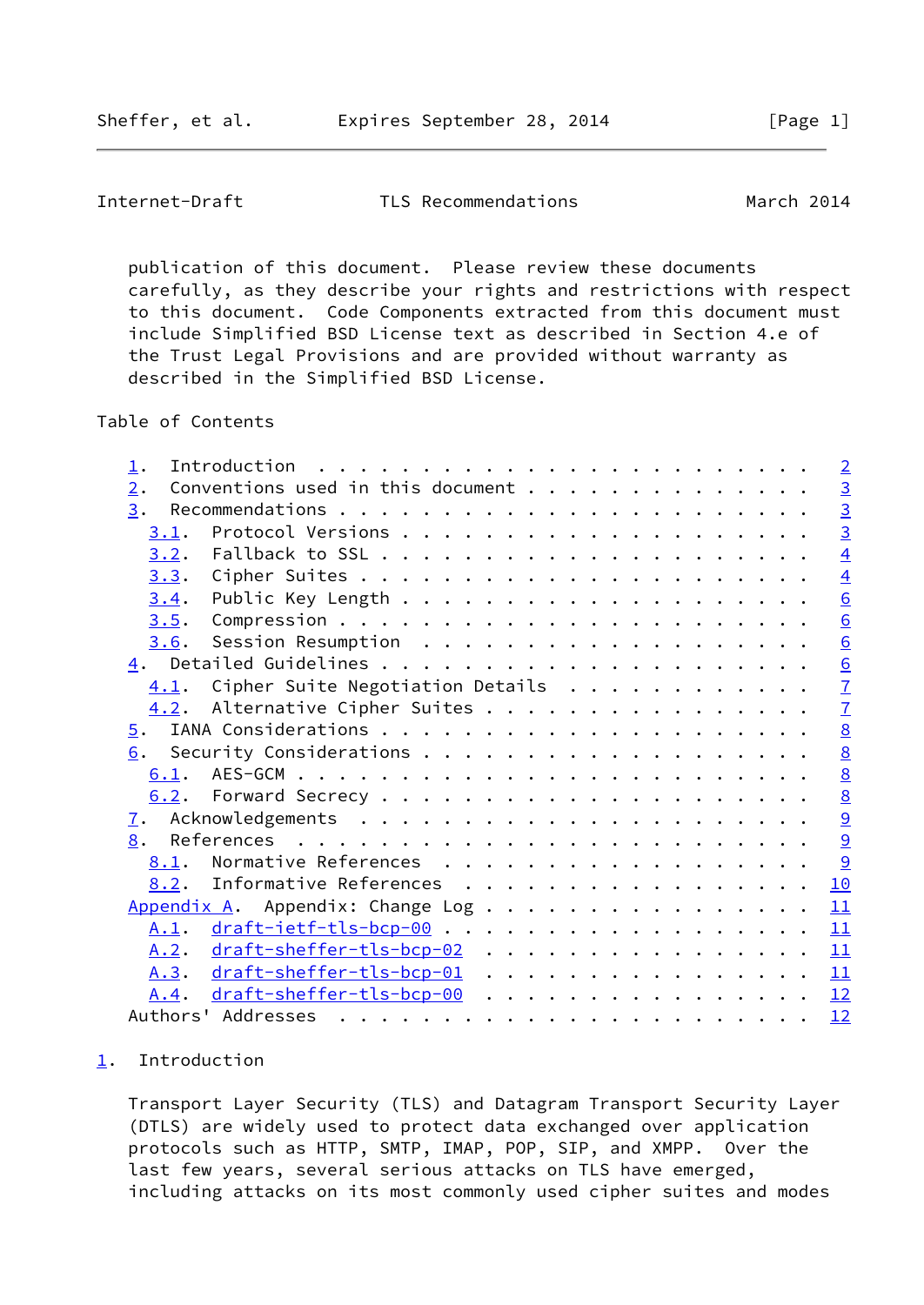of operation. For instance, both AES-CBC and RC4, which together comprise most current usage, have been attacked in the context of TLS. A companion document [[I-D.sheffer-uta-tls-attacks\]](#page-10-2) provides detailed information about these attacks.

| Sheffer, et al. | Expires September 28, 2014 |  | [Page 2] |  |
|-----------------|----------------------------|--|----------|--|
|                 |                            |  |          |  |

<span id="page-2-1"></span>Internet-Draft TLS Recommendations March 2014

 Because of these attacks, those who implement and deploy TLS and DTLS need updated guidance on how TLS can be used securely. Note that this document provides guidance for deployed services, as well as software implementations. In fact, this document calls for the deployment of algorithms that are widely implemented but not yet widely deployed.

 The recommendations herein take into consideration the security of various mechanisms, their technical maturity and interoperability, and their prevalence in implementatios at the time of writing. These recommendations apply to both TLS and DTLS. TLS 1.3, when it is standardized and deployed in the field, should resolve the current vulnerabilities while providing significantly better functionality, and will very likely obsolete the current document.

 Community knowledge about the strength of various algorithms and feasible attacks can change quickly, and experience shows that a security BCP is a point-in-time statement. Readers are advised to seek out any errata or updates that apply to this document.

<span id="page-2-0"></span>[2](#page-2-0). Conventions used in this document

 The key words "MUST", "MUST NOT", "REQUIRED", "SHALL", "SHALL NOT", "SHOULD", "SHOULD NOT", "RECOMMENDED", "MAY", and "OPTIONAL" in this document are to be interpreted as described in [\[RFC2119](https://datatracker.ietf.org/doc/pdf/rfc2119)].

- <span id="page-2-2"></span>[3](#page-2-2). Recommendations
- <span id="page-2-3"></span>[3.1](#page-2-3). Protocol Versions

 It is important both to stop using old, less secure versions of SSL/ TLS and to start using modern, more secure versions. Therefore:

o Implementations MUST NOT negotiate SSL version 2.

Rationale: SSLv2 has serious security vulnerabilities [\[RFC6176](https://datatracker.ietf.org/doc/pdf/rfc6176)].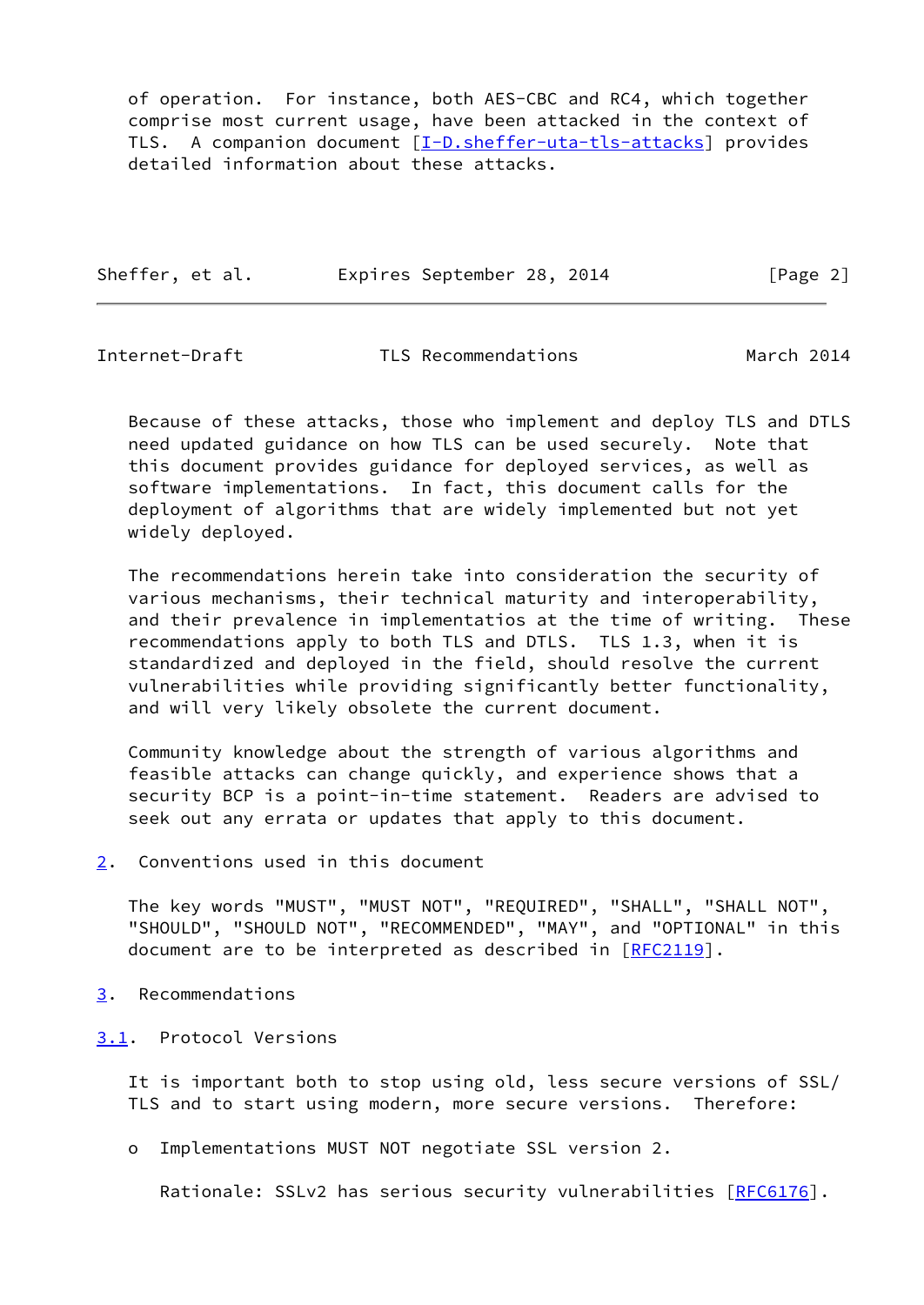o Implementations SHOULD NOT negotiate SSL version 3.

Rationale: SSLv3 [\[RFC6101](https://datatracker.ietf.org/doc/pdf/rfc6101)] was an improvement over SSLv2 and plugged some significant security holes, but did not support strong cipher suites.

o Implementations MAY negotiate TLS version 1.0 [\[RFC2246](https://datatracker.ietf.org/doc/pdf/rfc2246)].

 Rationale: TLS 1.0 (published in 1999) includes a way to downgrade the connection to SSLv3 and does not support more modern, strong cipher suites.

| Sheffer, et al. |  | Expires September 28, 2014 |  |  | [Page 3] |  |
|-----------------|--|----------------------------|--|--|----------|--|
|-----------------|--|----------------------------|--|--|----------|--|

<span id="page-3-1"></span>Internet-Draft TLS Recommendations March 2014

o Implementations MAY negotiate TLS version 1.1 [\[RFC4346](https://datatracker.ietf.org/doc/pdf/rfc4346)].

 Rationale: TLS 1.1 (published in 2006) prevents downgrade attacks to SSL, but does not support certain stronger cipher suites.

 o Implementations MUST support, and prefer to negotiate, TLS version 1.2 [\[RFC5246](https://datatracker.ietf.org/doc/pdf/rfc5246)].

 Rationale: Several stronger cipher suites are available only with TLS 1.2 (published in 2008).

 As of the date of this writing, the latest version of TLS is 1.2. When TLS is updated to a newer version, this document will be updated to recommend support for the latest version. If this document is not updated in a timely manner, it can be assumed that support for the latest version of TLS is recommended.

<span id="page-3-0"></span>[3.2](#page-3-0). Fallback to SSL

 Some client implementations revert to SSLv3 if the server rejected higher versions of SSL/TLS. This fallback can be forced by a MITM attacker. Moreover, IP scans [[reference?]] show that SSLv3-only servers amount to only about 3% of the current web server population. Therefore, by default clients SHOULD NOT fall back from TLS to SSLv3.

<span id="page-3-2"></span>[3.3](#page-3-2). Cipher Suites

 It is important both to stop using old, insecure cipher suites and to start using modern, more secure cipher suites. Therefore: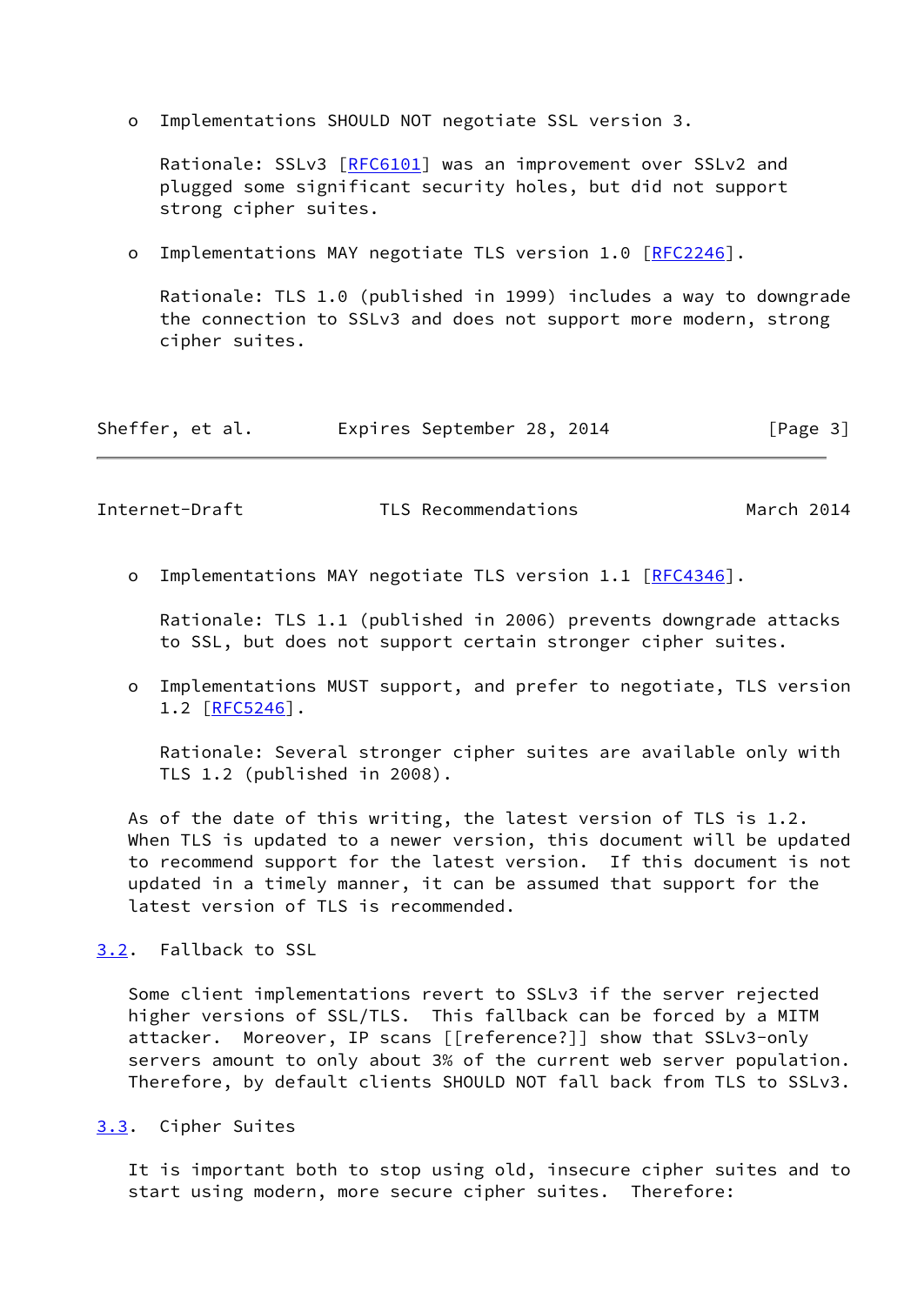o Implementations MUST NOT negotiate the NULL cipher suites.

 Rationale: The NULL cipher suites offer no encryption whatsoever and thus are completely insecure.

o Implementations MUST NOT negotiate RC4 cipher suites

 Rationale: The RC4 stream cipher has a variety of cryptographic weaknesses, as documented in [\[I-D.popov-tls-prohibiting-rc4](#page-10-3)].

 o Implementations MUST NOT negotiate cipher suites offering only so called "export-level" encryption (including algorithms with 40 bits or 56 bits of security).

 Rationale: These cipher suites are deliberately "dumbed down" and are very easy to break.

Sheffer, et al. Expires September 28, 2014 [Page 4]

Internet-Draft TLS Recommendations March 2014

 o Implementations SHOULD NOT negotiate cipher suites that use algorithms offering less than 128 bits of security (even if they advertise more bits, such as the 168-bit 3DES cipher suites).

 Rationale: Although these cipher suites are not actively subject to breakage, their useful life is short enough that stronger cipher suites are desirable.

 o Implementations SHOULD prefer cipher suites that use algorithms with at least 128 (and, if possible, 256) bits of security.

 Rationale: Although the useful life of such cipher suites is unknown, it is probably at least several years for the 128-bit ciphers and "until the next fundamental technology breakthrough" for 256-bit ciphers.

 o Implementations MUST support, and SHOULD prefer to negotiate, cipher suites offering forward secrecy, such as those in the "EDH", "DHE", and "ECDHE" families.

 Rationale: Forward secrecy (sometimes called "perfect forward secrecy") prevents the recovery of information that was encrypted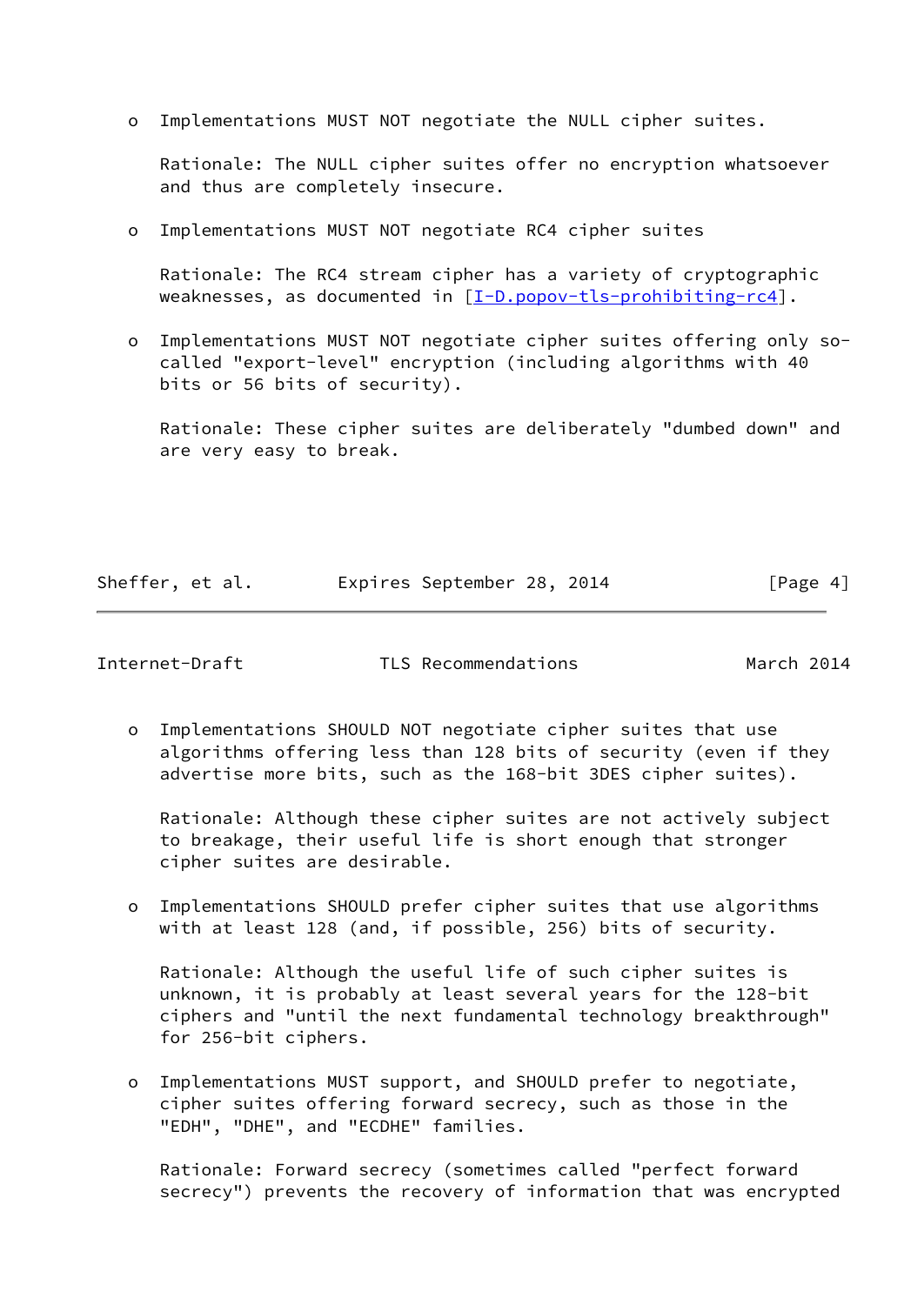with older session keys, thus limiting the amount of time during which attacks can be successful.

 Given the foregoing considerations, implementation of the following cipher suites is RECOMMENDED (see [[RFC5289](https://datatracker.ietf.org/doc/pdf/rfc5289)] for details):

- o TLS\_DHE\_RSA\_WITH\_AES\_128\_GCM\_SHA256
- o TLS\_ECDHE\_RSA\_WITH\_AES\_128\_GCM\_SHA256
- o TLS\_DHE\_RSA\_WITH\_AES\_256\_GCM\_SHA384
- o TLS\_ECDHE\_RSA\_WITH\_AES\_256\_GCM\_SHA384

 We suggest that TLS\_ECDHE\_RSA\_WITH\_AES\_128\_GCM\_SHA256 be preferred in general.

 Unfortunately, those cipher suites are supported only in TLS 1.2 since they are authenticated encryption (AEAD) algorithms [[RFC5116](https://datatracker.ietf.org/doc/pdf/rfc5116)]. A future version of this document might recommend cipher suites for earlier versions of TLS.

 [RFC4492] allows clients and servers to negotiate ECDH parameters (curves). Clients and servers SHOULD prefer verifiably random curves (specifically Brainpool P-256, brainpoolp256r1 [\[RFC7027](https://datatracker.ietf.org/doc/pdf/rfc7027)]), and fall back to the commonly used NIST P-256 (secp256r1) curve [\[RFC4492](https://datatracker.ietf.org/doc/pdf/rfc4492)]. In

| Sheffer, et al. |  | Expires September 28, 2014 |  |  |  | [Page 5] |  |
|-----------------|--|----------------------------|--|--|--|----------|--|
|-----------------|--|----------------------------|--|--|--|----------|--|

<span id="page-5-1"></span>Internet-Draft TLS Recommendations March 2014

 addition, clients SHOULD send an ec\_point\_formats extension with a single element, "uncompressed".

<span id="page-5-0"></span>[3.4](#page-5-0). Public Key Length

 Because Diffie-Hellman keys of 1024 bits are estimated to be roughly equivalent to 80-bit symmetric keys, it is better to use longer keys for the "DH" family of cipher suites. Unfortunately, some existing software cannot handle (or cannot easily handle) key lengths greater than 1024 bits. The most common workaround for these systems is to prefer the "ECDHE" family of cipher suites instead of the "DH" family, then use longer keys. Key lengths of at least 2048 bits are RECOMMENDED, since they are estimated to be roughly equivalent to 112-bit symmetric keys and might be sufficient for at least the next 10 years. In addition to 2048-bit server certificates, the use of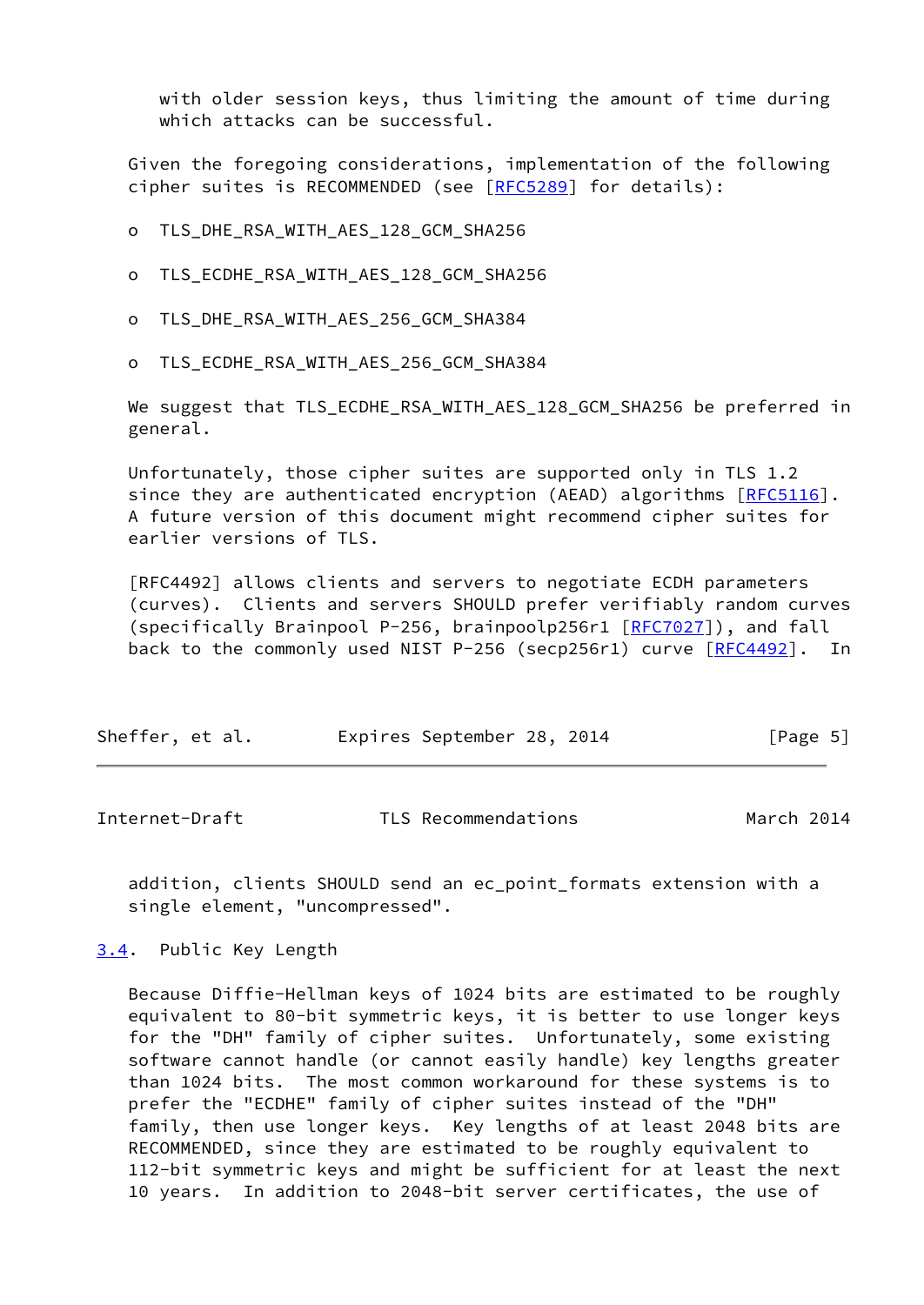SHA-256 fingerprints is RECOMMENDED (see [\[CAB-Baseline](#page-10-4)] for more details).

 Note: The foregoing recommendations are preliminary and will likely be corrected and enhanced in a future version of this document.

<span id="page-6-0"></span>[3.5](#page-6-0). Compression

 Implementations and deployments SHOULD disable TLS-level compression ([\[RFC5246](https://datatracker.ietf.org/doc/pdf/rfc5246)], Sec. 6.2.2).

<span id="page-6-1"></span>[3.6](#page-6-1). Session Resumption

 If TLS session resumption is used, care ought to be taken to do so safely. In particular, the resumption information (either session IDs [\[RFC5246](https://datatracker.ietf.org/doc/pdf/rfc5246)] or session tickets [\[RFC5077](https://datatracker.ietf.org/doc/pdf/rfc5077)]) needs to be authenticated and encrypted to prevent modification or eavesdropping by an attacker. For session tickets, a strong cipher suite SHOULD be used when encrypting the ticket (as least as strong as the main TLS cipher suite); ticket keys MUST be changed regularly, e.g. once every week, so as not to negate the effect of forward secrecy. Session ticket validity SHOULD be limited to a reasonable duration (e.g. 1 day), so as not to negate the benefits of forward secrecy.

<span id="page-6-2"></span>[4](#page-6-2). Detailed Guidelines

 The following sections provide more detailed information about the recommendations listed above.

| Sheffer, et al. |  | Expires September 28, 2014 |  |  | [Page 6] |  |
|-----------------|--|----------------------------|--|--|----------|--|
|-----------------|--|----------------------------|--|--|----------|--|

<span id="page-6-4"></span>Internet-Draft TLS Recommendations March 2014

# <span id="page-6-3"></span>[4.1](#page-6-3). Cipher Suite Negotiation Details

 Clients SHOULD include TLS\_ECDHE\_RSA\_WITH\_AES\_128\_GCM\_SHA256 as the first proposal to any server, unless they have prior knowledge that the server cannot respond to a TLS 1.2 client\_hello message.

 Servers SHOULD prefer this cipher suite (or a similar but stronger one) whenever it is proposed, even if it is not the first proposal.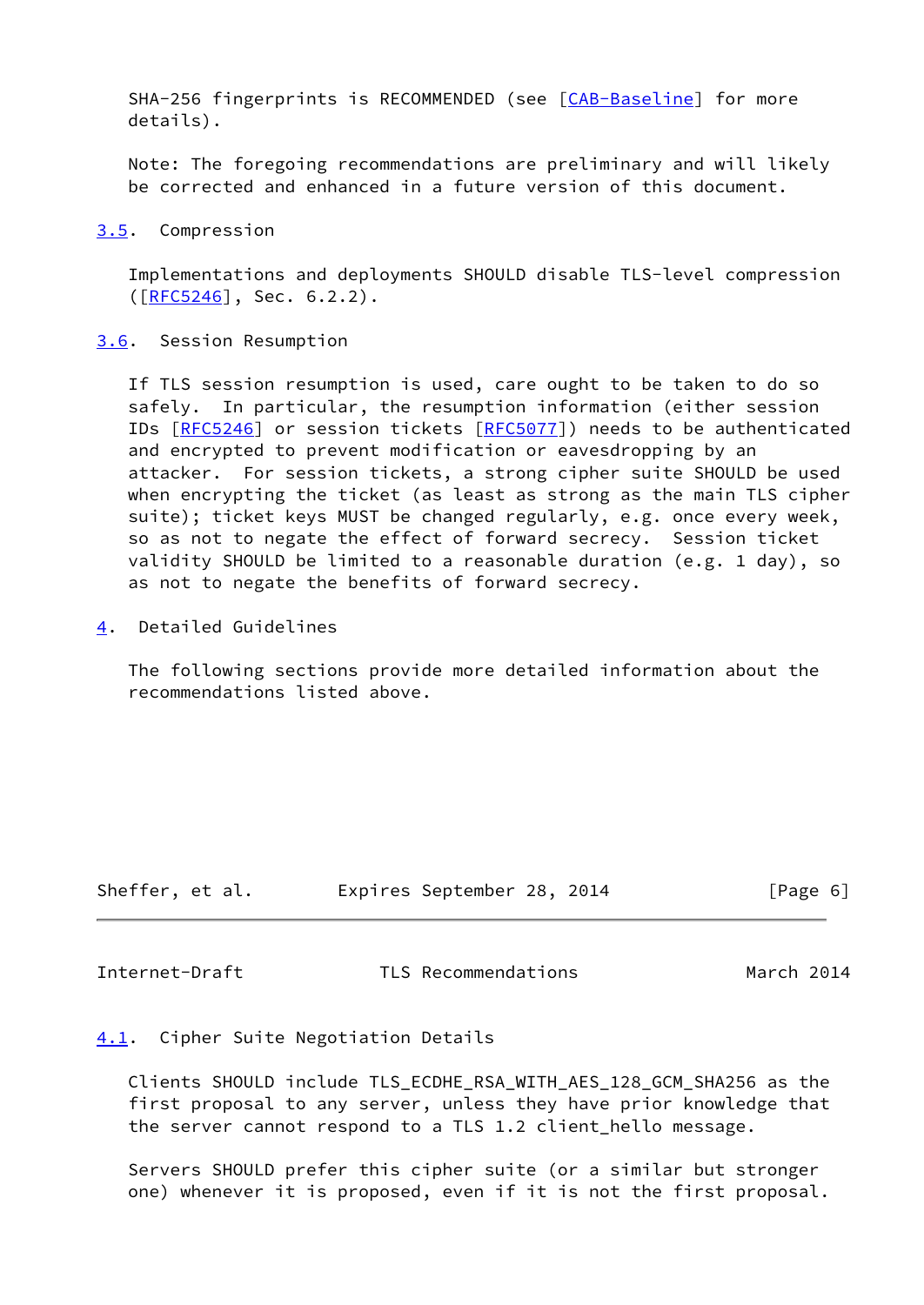Both clients and servers SHOULD include the "Supported Elliptic Curves" extension [[RFC4492](https://datatracker.ietf.org/doc/pdf/rfc4492)].

 Clients are of course free to offer stronger cipher suites, e.g. using AES-256; when they do, the server SHOULD prefer the stronger cipher suite unless there are compelling reasons (e.g., seriously degraded performance) to choose otherwise.

 Note that other profiles of TLS 1.2 exist that use different cipher suites. For example, [[RFC6460](https://datatracker.ietf.org/doc/pdf/rfc6460)] defines a profile that uses the TLS\_ECDHE\_ECDSA\_WITH\_AES\_128\_GCM\_SHA256 and TLS\_ECDHE\_ECDSA\_WITH\_AES\_256\_GCM\_SHA384 cipher suites.

 This document is not an application profile standard, in the sense of Sec. 9 of [[RFC5246](https://datatracker.ietf.org/doc/pdf/rfc5246)]. As a result, clients and servers are still required to support the TLS mandatory cipher suite, TLS\_RSA\_WITH\_AES\_128\_CBC\_SHA.

<span id="page-7-0"></span>[4.2](#page-7-0). Alternative Cipher Suites

 Elliptic Curves Cryptography is not universally deployed for several reasons, including its complexity compared to modular arithmetic and longstanding IPR concerns. On the other hand, there are two related issues hindering effective use of modular Diffie-Hellman cipher suites in TLS:

- o There are no protocol mechanisms to negotiate the DH groups or parameter lengths supported by client and server.
- o There are widely deployed client implementations that reject received DH parameters, if they are longer than 1024 bits.

 We note that with DHE and ECDHE cipher suites, the TLS master key only depends on the Diffie Hellman parameters and not on the strength the the RSA certificate; moreover, 1024 bits DH parameters are generally considered insufficient at this time.

Because of the above, we recommend using (in priority order):

| Sheffer, et al. |  | Expires September 28, 2014 |  |  | [Page 7] |  |
|-----------------|--|----------------------------|--|--|----------|--|
|-----------------|--|----------------------------|--|--|----------|--|

<span id="page-7-1"></span>Internet-Draft TLS Recommendations March 2014

1. Elliptic Curve DHE with negotiated parameters [[RFC5289](https://datatracker.ietf.org/doc/pdf/rfc5289)]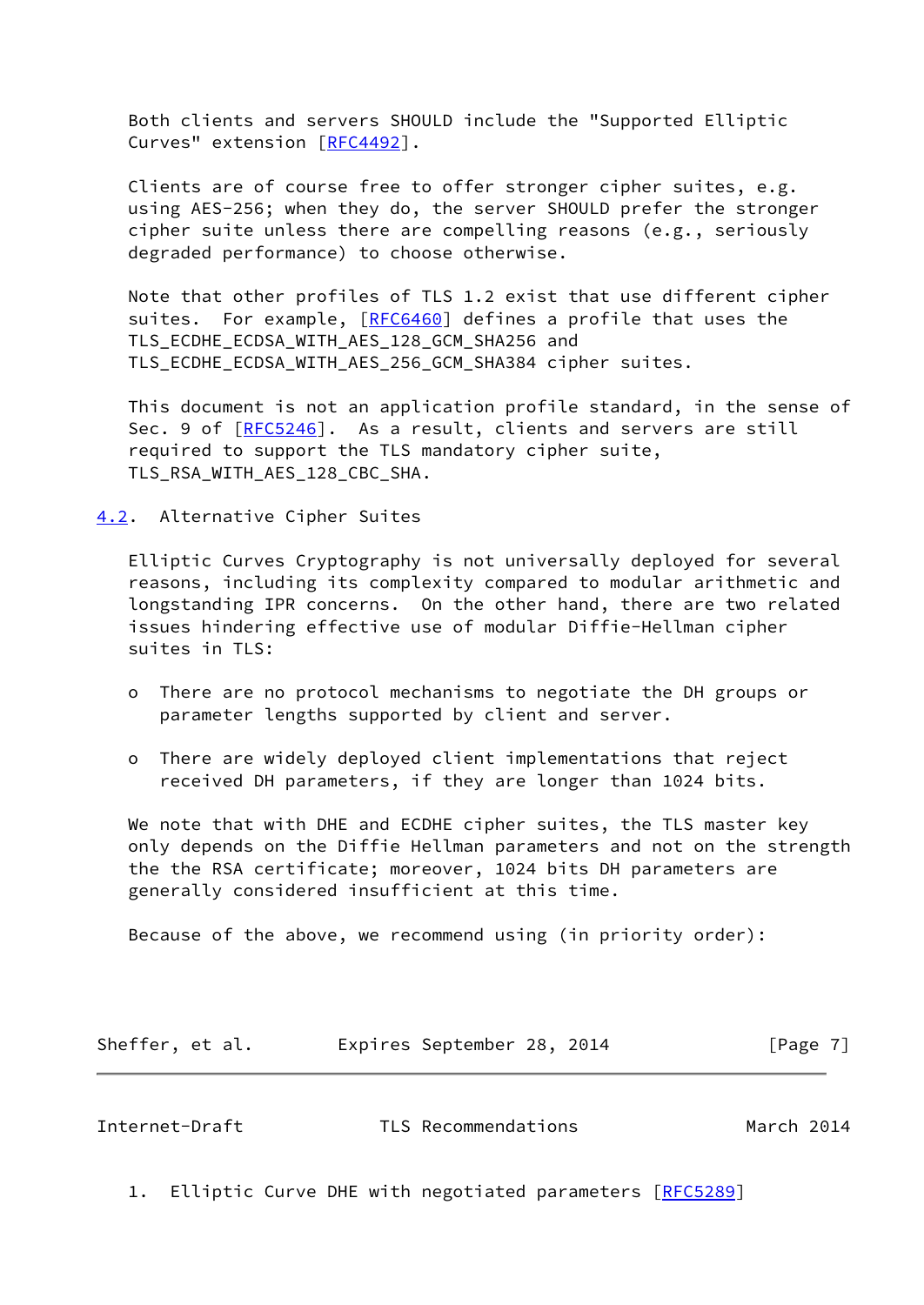- 2. TLS\_DHE\_RSA\_WITH\_AES\_128\_GCM\_SHA256 [\[RFC5288](https://datatracker.ietf.org/doc/pdf/rfc5288)], with 2048-bit Diffie-Hellman parameters
- 3. The same cipher suite, with 1024-bit parameters.

 With modular ephemeral DH, deployers SHOULD carefully evaluate interoperability vs. security considerations when configuring their TLS endpoints.

<span id="page-8-0"></span>[5](#page-8-0). IANA Considerations

This document requests no actions of IANA.

<span id="page-8-1"></span>[6](#page-8-1). Security Considerations

<span id="page-8-2"></span>[6.1](#page-8-2). AES-GCM

Please refer to [\[RFC5246](https://datatracker.ietf.org/doc/pdf/rfc5246)], Sec. 11 for general security considerations when using TLS 1.2, and to [[RFC5288](https://datatracker.ietf.org/doc/pdf/rfc5288)], Sec. 6 for security considerations that apply specifically to AES-GCM when used with TLS.

## <span id="page-8-3"></span>[6.2](#page-8-3). Forward Secrecy

 Forward secrecy (also often called Perfect Forward Secrecy or "PFS") is a defense against an attacker who records encrypted conversations where the session keys are only encrypted with the communicating parties' long-term keys. Should the attacker be able to obtain these long-term keys at some point later in the future, he will be able to decrypt the session keys and thus the entire conversation. In the context of TLS and DTLS, such compromise of long-term keys is not entirely implausible. It can happen, for example, due to:

- o A client or server being attacked by some other attack vector, and the private key retrieved.
- o A long-term key retrieved from a device that has been sold or otherwise decommissioned without prior wiping.
- o A long-term key used on a device as a default key [\[Heninger2012](#page-10-5)].
- o A key generated by a Trusted Third Party like a CA, and later retrieved from it either by extortion or compromise [[Soghoian2011\]](#page-11-4).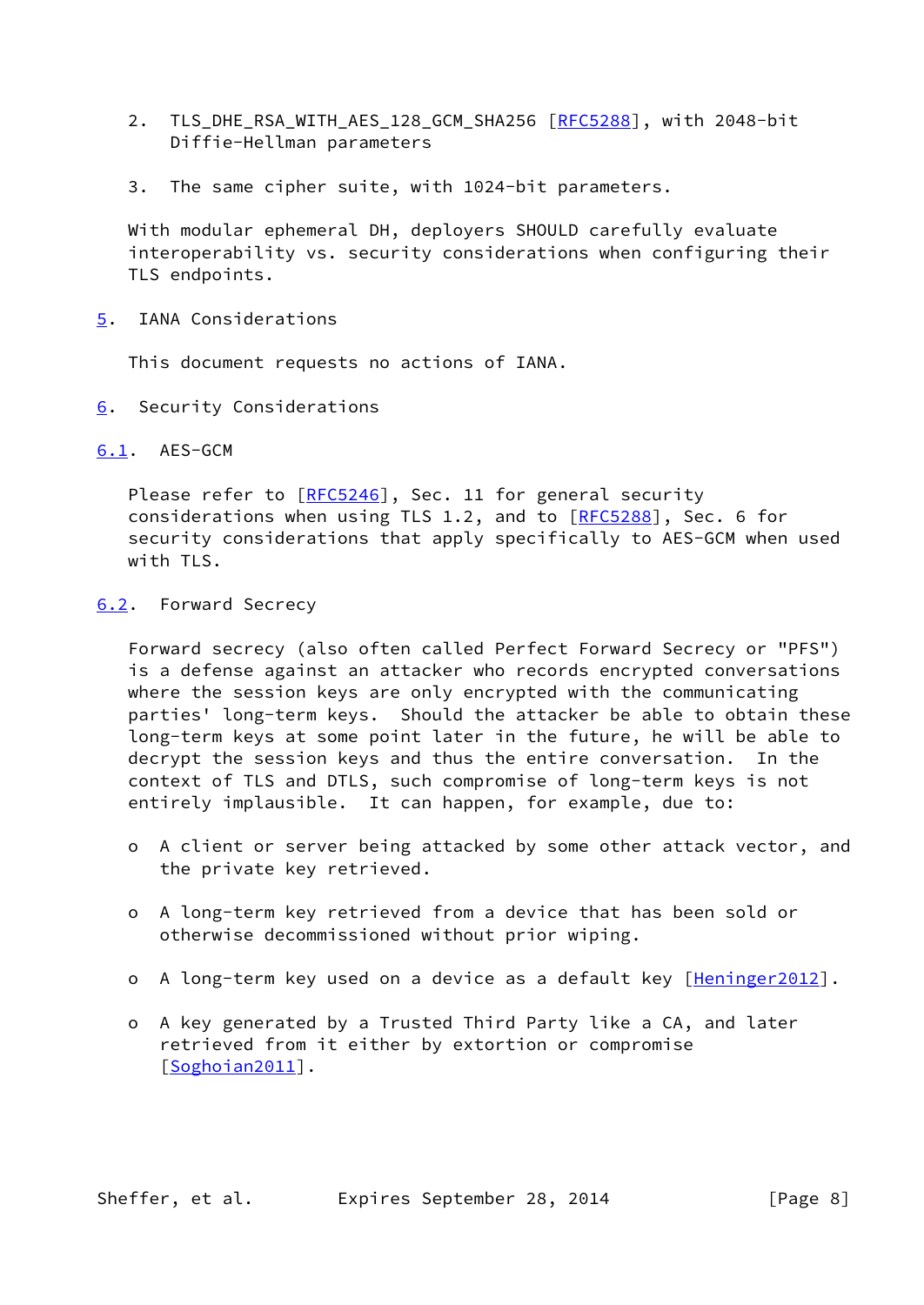<span id="page-9-1"></span> o A cryptographic break-through, or the use of asymmetric keys with insufficient length [\[Kleinjung2010](#page-10-6)].

 PFS ensures in such cases that the session keys cannot be determined even by an attacker who obtains the long-term keys some time after the conversation. It also protects against an attacker who is in possession of the long-term keys, but remains passive during the conversation.

 PFS is generally achieved by using the Diffie-Hellman scheme to derive session keys. The Diffie-Hellman scheme has both parties maintain private secrets and send parameters over the network as modular powers over certain cyclic groups. The properties of the so called Discrete Logarithm Problem (DLP) allow to derive the session keys without an eavesdropper being able to do so. There is currently no known attack against DLP if sufficiently large parameters are chosen.

 Unfortunately, many TLS/DTLS cipher suites were defined that do not enable PFS, e.g. TLS\_RSA\_WITH\_AES\_256\_CBC\_SHA256. We thus advocate strict use of PFS-only ciphers.

<span id="page-9-0"></span>[7](#page-9-0). Acknowledgements

 We would like to thank Stephen Farrell, Simon Josefsson, Yoav Nir, Kenny Paterson, Patrick Pelletier, and Rich Salz for their review. Thanks to Brian Smith whose "browser cipher suites" page is a great resource. Finally, thanks to all others who commented on the TLS and other lists and are not mentioned here by name.

<span id="page-9-2"></span>[8](#page-9-2). References

<span id="page-9-3"></span>[8.1](#page-9-3). Normative References

- [RFC2119] Bradner, S., "Key words for use in RFCs to Indicate Requirement Levels", [BCP 14](https://datatracker.ietf.org/doc/pdf/bcp14), [RFC 2119](https://datatracker.ietf.org/doc/pdf/rfc2119), March 1997.
- [RFC4492] Blake-Wilson, S., Bolyard, N., Gupta, V., Hawk, C., and B. Moeller, "Elliptic Curve Cryptography (ECC) Cipher Suites for Transport Layer Security (TLS)", [RFC 4492](https://datatracker.ietf.org/doc/pdf/rfc4492), May 2006.
- [RFC5246] Dierks, T. and E. Rescorla, "The Transport Layer Security (TLS) Protocol Version 1.2", [RFC 5246](https://datatracker.ietf.org/doc/pdf/rfc5246), August 2008.
- [RFC5288] Salowey, J., Choudhury, A., and D. McGrew, "AES Galois Counter Mode (GCM) Cipher Suites for TLS", [RFC 5288](https://datatracker.ietf.org/doc/pdf/rfc5288),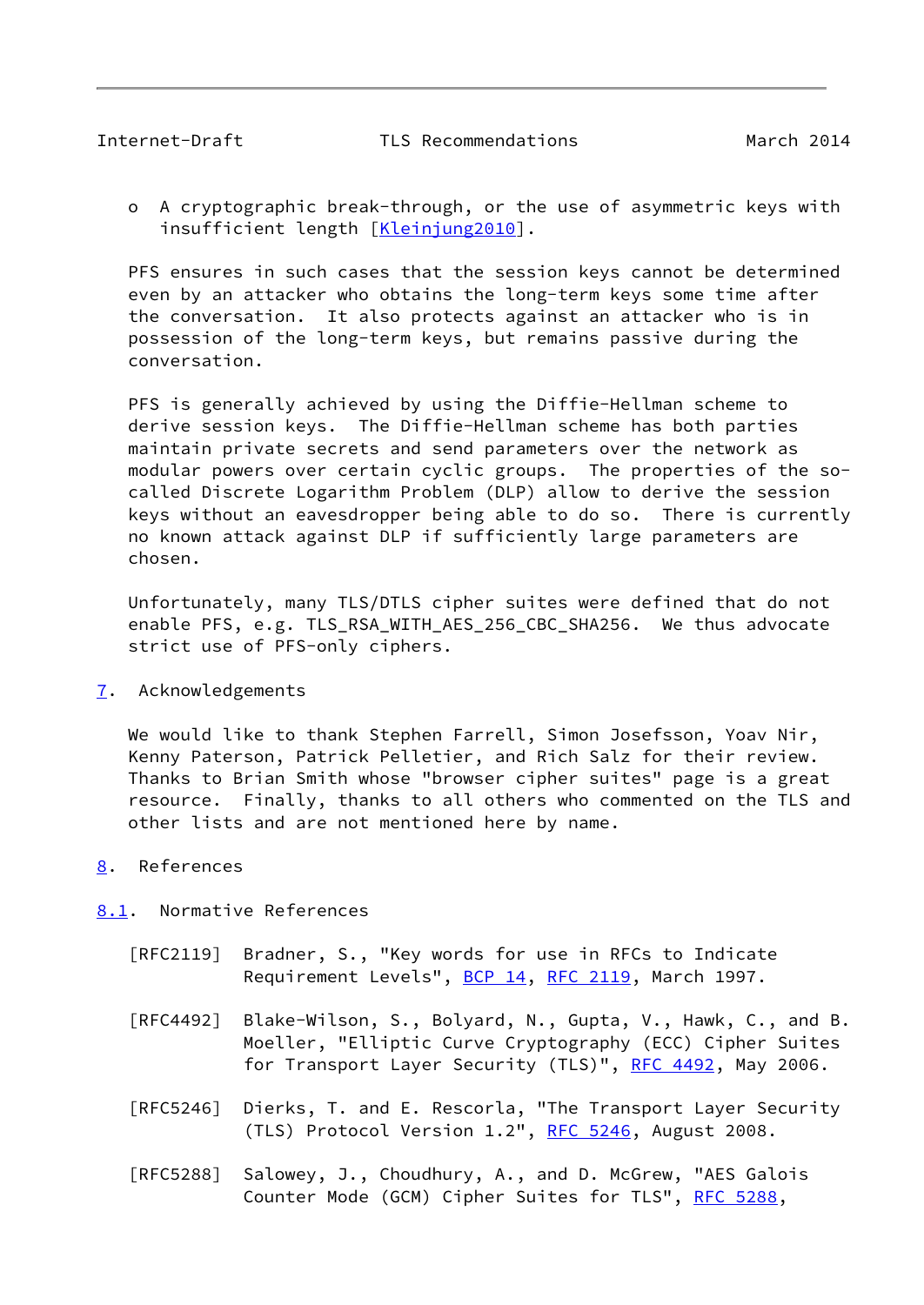August 2008.

| Sheffer, et al. | Expires September 28, 2014 |  | [Page 9] |  |
|-----------------|----------------------------|--|----------|--|
|                 |                            |  |          |  |

<span id="page-10-1"></span>Internet-Draft TLS Recommendations March 2014

- [RFC5289] Rescorla, E., "TLS Elliptic Curve Cipher Suites with SHA-256/384 and AES Galois Counter Mode (GCM)", [RFC 5289,](https://datatracker.ietf.org/doc/pdf/rfc5289) August 2008.
- [RFC6176] Turner, S. and T. Polk, "Prohibiting Secure Sockets Layer (SSL) Version 2.0", [RFC 6176,](https://datatracker.ietf.org/doc/pdf/rfc6176) March 2011.
- [RFC7027] Merkle, J. and M. Lochter, "Elliptic Curve Cryptography (ECC) Brainpool Curves for Transport Layer Security (TLS)", [RFC 7027,](https://datatracker.ietf.org/doc/pdf/rfc7027) October 2013.
- <span id="page-10-4"></span><span id="page-10-0"></span>[8.2](#page-10-0). Informative References
	- [CAB-Baseline]

 "Baseline Requirements for the Issuance and Management of Publicly-Trusted Certificates Version 1.1.6", 2013, <[https://www.cabforum.org/documents.html>](https://www.cabforum.org/documents.html).

<span id="page-10-5"></span>[Heninger2012]

 Heninger, N., Durumeric, Z., Wustrow, E., and J. Halderman, "Mining Your Ps and Qs: Detection of Widespread Weak Keys in Network Devices", Usenix Security Symposium 2012, 2012.

<span id="page-10-3"></span>[I-D.popov-tls-prohibiting-rc4]

Popov, A., "Prohibiting RC4 Cipher Suites", [draft-popov](https://datatracker.ietf.org/doc/pdf/draft-popov-tls-prohibiting-rc4-01) [tls-prohibiting-rc4-01](https://datatracker.ietf.org/doc/pdf/draft-popov-tls-prohibiting-rc4-01) (work in progress), October 2013.

<span id="page-10-2"></span>[I-D.sheffer-uta-tls-attacks]

 Sheffer, Y., Holz, R., and P. Saint-Andre, "Summarizing Current Attacks on TLS and DTLS", [draft-sheffer-uta-tls](https://datatracker.ietf.org/doc/pdf/draft-sheffer-uta-tls-attacks-00) [attacks-00](https://datatracker.ietf.org/doc/pdf/draft-sheffer-uta-tls-attacks-00) (work in progress), February 2014.

<span id="page-10-6"></span>[Kleinjung2010]

 Kleinjung, T., "Factorization of a 768-Bit RSA Modulus", CRYPTO 10, 2010.

 [RFC2246] Dierks, T. and C. Allen, "The TLS Protocol Version 1.0", [RFC 2246,](https://datatracker.ietf.org/doc/pdf/rfc2246) January 1999.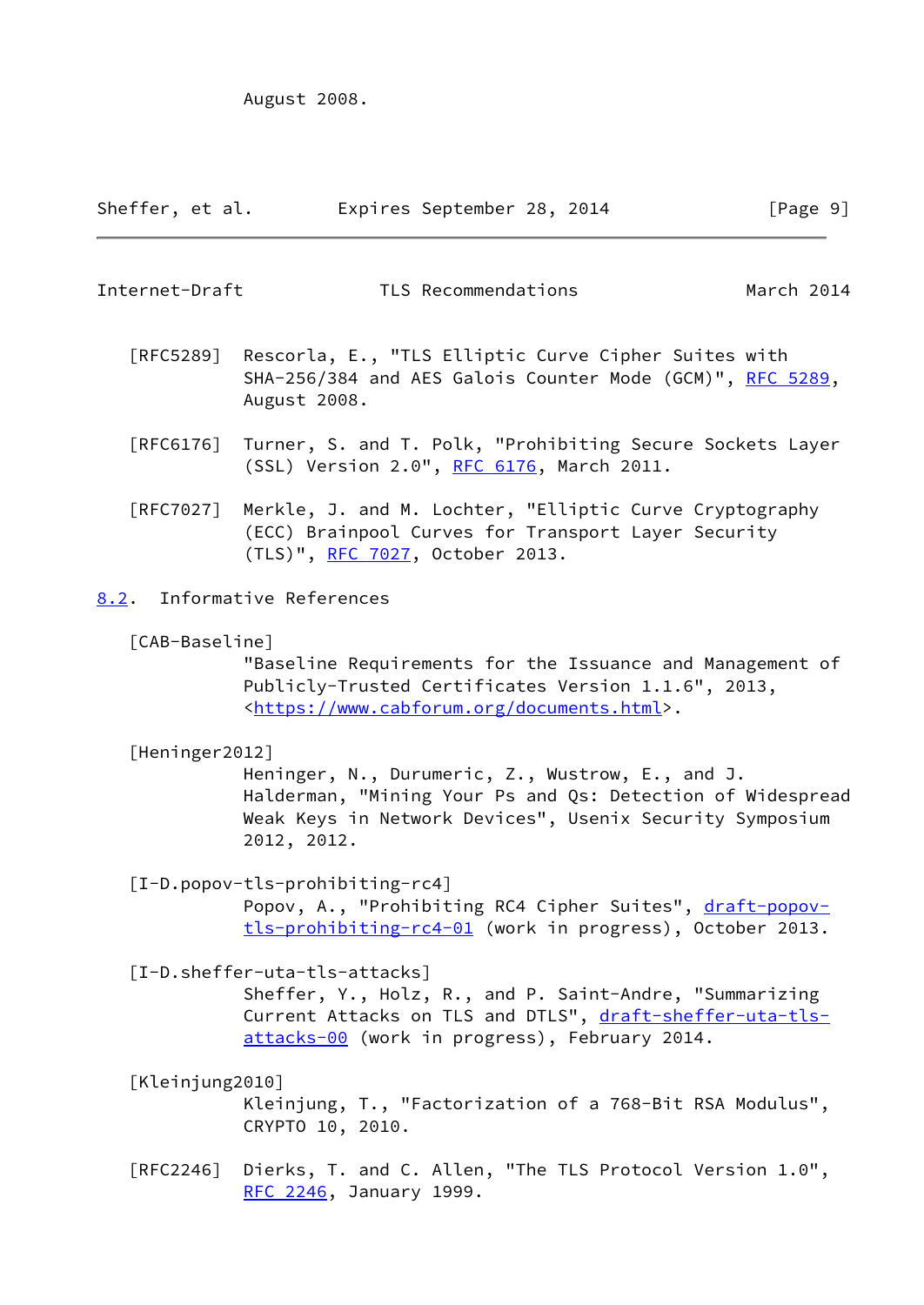[RFC4346] Dierks, T. and E. Rescorla, "The Transport Layer Security (TLS) Protocol Version 1.1", [RFC 4346](https://datatracker.ietf.org/doc/pdf/rfc4346), April 2006.

 [RFC5077] Salowey, J., Zhou, H., Eronen, P., and H. Tschofenig, "Transport Layer Security (TLS) Session Resumption without Server-Side State", [RFC 5077,](https://datatracker.ietf.org/doc/pdf/rfc5077) January 2008.

Sheffer, et al. Expires September 28, 2014 [Page 10]

<span id="page-11-1"></span>Internet-Draft TLS Recommendations March 2014

- [RFC5116] McGrew, D., "An Interface and Algorithms for Authenticated Encryption", [RFC 5116](https://datatracker.ietf.org/doc/pdf/rfc5116), January 2008.
- [RFC6101] Freier, A., Karlton, P., and P. Kocher, "The Secure Sockets Layer (SSL) Protocol Version 3.0", [RFC 6101](https://datatracker.ietf.org/doc/pdf/rfc6101), August 2011.
- [RFC6460] Salter, M. and R. Housley, "Suite B Profile for Transport Layer Security (TLS)", [RFC 6460](https://datatracker.ietf.org/doc/pdf/rfc6460), January 2012.

<span id="page-11-4"></span>[Soghoian2011]

 Soghoian, C. and S. Stamm, "Certified lies: Detecting and defeating government interception attacks against SSL.", Proc. 15th Int. Conf. Financial Cryptography and Data Security , 2011.

<span id="page-11-0"></span>[Appendix A.](#page-11-0) Appendix: Change Log

Note to RFC Editor: please remove this section before publication.

## <span id="page-11-2"></span>[A.1](#page-11-2). [draft-ietf-tls-bcp-00](https://datatracker.ietf.org/doc/pdf/draft-ietf-tls-bcp-00)

- o Initial WG version, with only updated references.
- <span id="page-11-3"></span>[A.2](#page-11-3). [draft-sheffer-tls-bcp-02](https://datatracker.ietf.org/doc/pdf/draft-sheffer-tls-bcp-02)
	- o Reorganized the content to focus on recommendations.
	- o Moved description of attacks to a separate document [\(draft](https://datatracker.ietf.org/doc/pdf/draft-sheffer-uta-tls-attacks) [sheffer-uta-tls-attacks](https://datatracker.ietf.org/doc/pdf/draft-sheffer-uta-tls-attacks)).
	- o Strengthened recommendations regarding session resumption.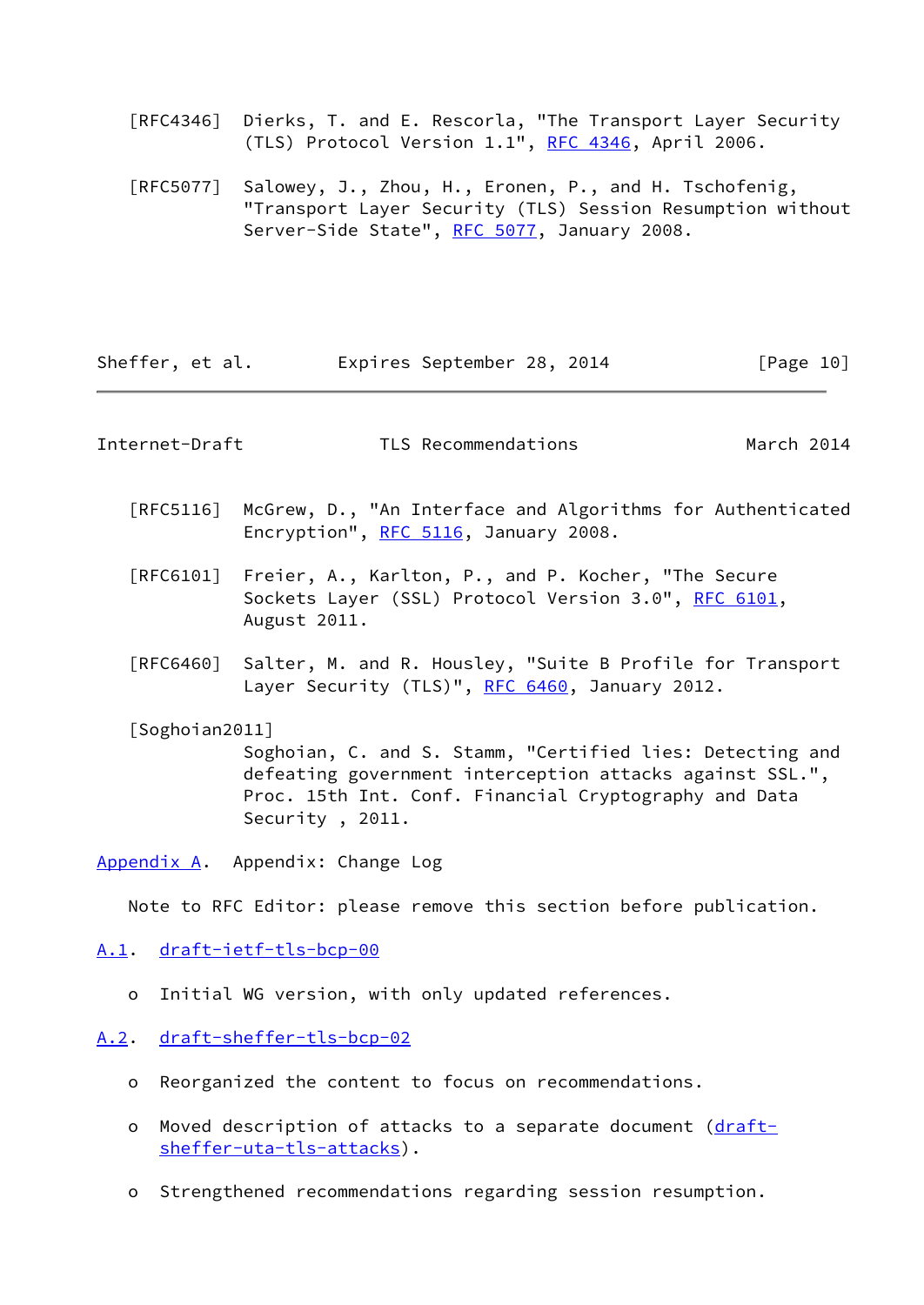<span id="page-12-0"></span>[A.3](#page-12-0). [draft-sheffer-tls-bcp-01](https://datatracker.ietf.org/doc/pdf/draft-sheffer-tls-bcp-01)

- o Clarified our motivation in the introduction.
- o Added a section justifying the need for PFS.
- o Added recommendations for RSA and DH parameter lengths. Moved from DHE to ECDHE, with a discussion on whether/when DHE is appropriate.
- o Recommendation to avoid fallback to SSLv3.
- o Initial information about browser support more still needed!
- o More clarity on compression.

| Sheffer, et al. |  | Expires September 28, 2014 |  |  | [Page 11] |
|-----------------|--|----------------------------|--|--|-----------|
|-----------------|--|----------------------------|--|--|-----------|

<span id="page-12-2"></span>

| Internet-Draft | TLS Recommendations | March 2014 |
|----------------|---------------------|------------|
|----------------|---------------------|------------|

o Client can offer stronger cipher suites.

o Discussion of the regular TLS mandatory cipher suite.

- <span id="page-12-1"></span>[A.4](#page-12-1). [draft-sheffer-tls-bcp-00](https://datatracker.ietf.org/doc/pdf/draft-sheffer-tls-bcp-00)
	- o Initial version.

Authors' Addresses

 Yaron Sheffer Porticor 29 HaHarash St. Hod HaSharon 4501303 Israel

Email: yaronf.ietf@gmail.com

 Ralph Holz Technische Universitaet Muenchen Boltzmannstr. 3 Garching 85748 Germany